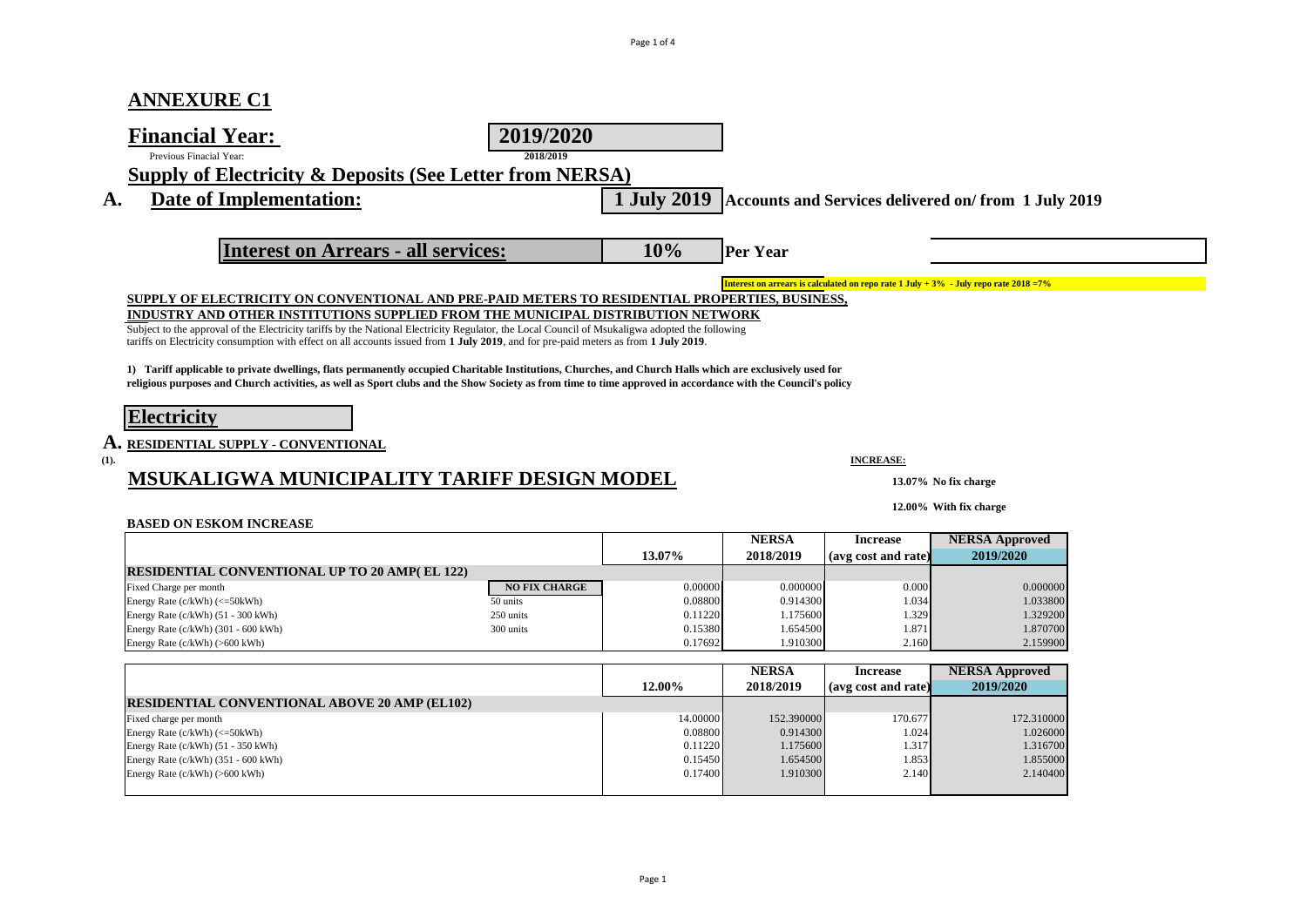|      | <b>RESIDENTIAL SUPPLY PRE-PAID</b>                                                  |                      |           |                      |                     |                       |
|------|-------------------------------------------------------------------------------------|----------------------|-----------|----------------------|---------------------|-----------------------|
| (2). |                                                                                     |                      |           | <b>NERSA</b>         | <b>Increase</b>     | <b>NERSA Approved</b> |
|      | <b>INDIGENT SUBSIDY:</b>                                                            |                      | 13.07%    | 2018/2019            | (avg cost and rate) | 2019/2020             |
|      | <b>RESIDENTIAL PRE-PAID UP TO 20 AMP (Indigent Subsidy)</b>                         |                      |           |                      |                     |                       |
|      | Fixed Charge per month                                                              | <b>NO FIX CHARGE</b> |           | <b>NO FIX CHARGE</b> |                     | <b>NO FIX CHARGE</b>  |
|      | Energy Rate (c/kWh) (<=50kWh)                                                       | 50 units             | 0.08800   | 0.914300             | 1.034               | 1.033800              |
|      | Energy Rate (c/kWh) (51 - 300 kWh)                                                  | 250 units            | 0.11220   | 1.175600             | 1.329               | 1.329200              |
|      | Energy Rate (c/kWh) (301 - 600 kWh)                                                 | 300 units            | 0.15450   | 1.654500             | 1.871               | 1.870700              |
|      | Energy Rate (c/kWh) (>600 kWh)                                                      |                      | 0.17692   | 1.910300             | 2.160               | 2.159900              |
|      |                                                                                     |                      |           | <b>NERSA</b>         | <b>Increase</b>     | <b>NERSA Approved</b> |
|      |                                                                                     |                      | 12.00%    | 2018/2019            | (avg cost and rate) | 2019/2020             |
|      | <b>RESIDENTIAL PRE-PAID ABOVE 20 AMP</b>                                            |                      |           |                      |                     |                       |
|      | Fixed Charge per month                                                              |                      | 14.00000  | 152.390000           | 170.677             | 172.310000            |
|      | Energy Rate (c/kWh) (<=50kWh)                                                       |                      | 0.08800   | 0.914300             | 1.024               | 1.026000              |
|      | Energy Rate (c/kWh) (51 - 350 kWh)                                                  |                      | 0.11220   | 1.175600             | 1.317               | 1.316700              |
|      | Energy Rate (c/kWh) (351 - 600 kWh)                                                 |                      | 0.15450   | 1.654500             | 1.853               | 1.855000              |
|      | Energy Rate (c/kWh) (>600 kWh)                                                      |                      | 0.01740   | 1.910300             | 2.140               | 2.140400              |
|      | Tariff applicable to business premises, industrial and other KVA installations.     |                      |           |                      |                     |                       |
| (3). | KVA DEMAND METERS - BUSINESS, INDUSTRIAL AND OTHER KVA CONNECTIONS                  |                      |           |                      |                     |                       |
|      |                                                                                     |                      |           | <b>NERSA</b>         | <b>Increase</b>     | <b>NERSA Approved</b> |
|      |                                                                                     |                      | 12.00%    | 2018/2019            | (avg cost and rate) | 2019/2020             |
|      | <b>INDUSTRIAL ETC. KVA DEMAND BASIC CHARGE (EL 107)</b>                             |                      |           |                      |                     |                       |
|      | Fixed Charge per month                                                              |                      | 514.42900 | 5 144.290000         | 5 816.649           | 5 816.650000          |
|      | Energy Rate (c/kWh)                                                                 |                      | 0.07824   | 0.782400             | 0.885               | 0.884700              |
|      | Maximum Demand Charge (R/Amp)                                                       |                      |           |                      |                     |                       |
|      | Maximum Demand Charge (R/kVa)                                                       |                      | 20.35500  | 203.550000           | 230.154             | 230.160000            |
|      | Tariff applicable to business premises with ampere meter installations              |                      |           |                      |                     |                       |
| (4). | <b>AMPERE METERS - BUSINESS AND OTHER AMPERE CONNECTIONS</b>                        |                      |           |                      |                     |                       |
|      |                                                                                     |                      |           | <b>NERSA</b>         | <b>Increase</b>     | <b>NERSA Approved</b> |
|      |                                                                                     |                      | 12.00%    | 2018/2019            | (avg cost and rate) | 2019/2020             |
|      | <b>BUSINESS FIXED AMP OR UP TO 20 AMP(EL 103)</b>                                   |                      |           |                      |                     |                       |
|      | Fixed Charge per month<br>NIL                                                       |                      |           |                      |                     |                       |
|      | Energy Rate (c/kWh)                                                                 |                      | 0.20355   | 2.035500             | 2.302               | 2.301600              |
|      | <b>BUSINESS (EL 104) ABOVE 20 AMP 3PHASE (INCLUDE DEMAND AMPERE METERS (EL108))</b> |                      |           |                      |                     |                       |
|      | Fixed Charge per month (EL104)                                                      |                      | 384.27600 | 3 842.760000         | 4 3 4 5 .009        | 4 345.010000          |
|      | Energy Rate (c/kWh)                                                                 |                      | 0.12006   | 1.200600             | 1.358               | 1.357500              |
|      |                                                                                     |                      |           | <b>NERSA</b>         | <b>Increase</b>     | <b>NERSA Approved</b> |
|      |                                                                                     |                      | 12.00%    | 2018/2019            | (avg cost and rate) | 2019/2020             |
|      | <b>BUSINESS (EL 103) ABOVE 20 AMP</b>                                               |                      |           |                      |                     |                       |
|      | Fixed Charge per month                                                              |                      | 128.53300 | 1 285.330000         | 1453.323            | 1453.320000           |
|      | Energy Rate (c/kWh)(EL082)                                                          |                      | 0.11994   | 1.199400             | 1.356               | 1.356200              |
|      | DEPARTMENTAL SUPPLY - MUNICIPAL CONSUMPTION                                         |                      |           |                      |                     |                       |
| (5). |                                                                                     |                      |           | <b>NERSA</b>         | Increase (avg cost  | <b>NERSA Approved</b> |
|      |                                                                                     |                      | 12.00%    | 2018/2019            | and rate)           | 2019/2020             |
|      | <b>DEPARTMENTAL</b>                                                                 |                      |           |                      |                     |                       |

Fixed Charge per month and the control of the control of the control of the control of the control of the control of the control of the control of the control of the control of the control of the control of the control of Energy Rate (c/kWh) 2.919900 1.919900 1.69800 1.69800 1.69800 1.69800 1.69800 1.920 1.919900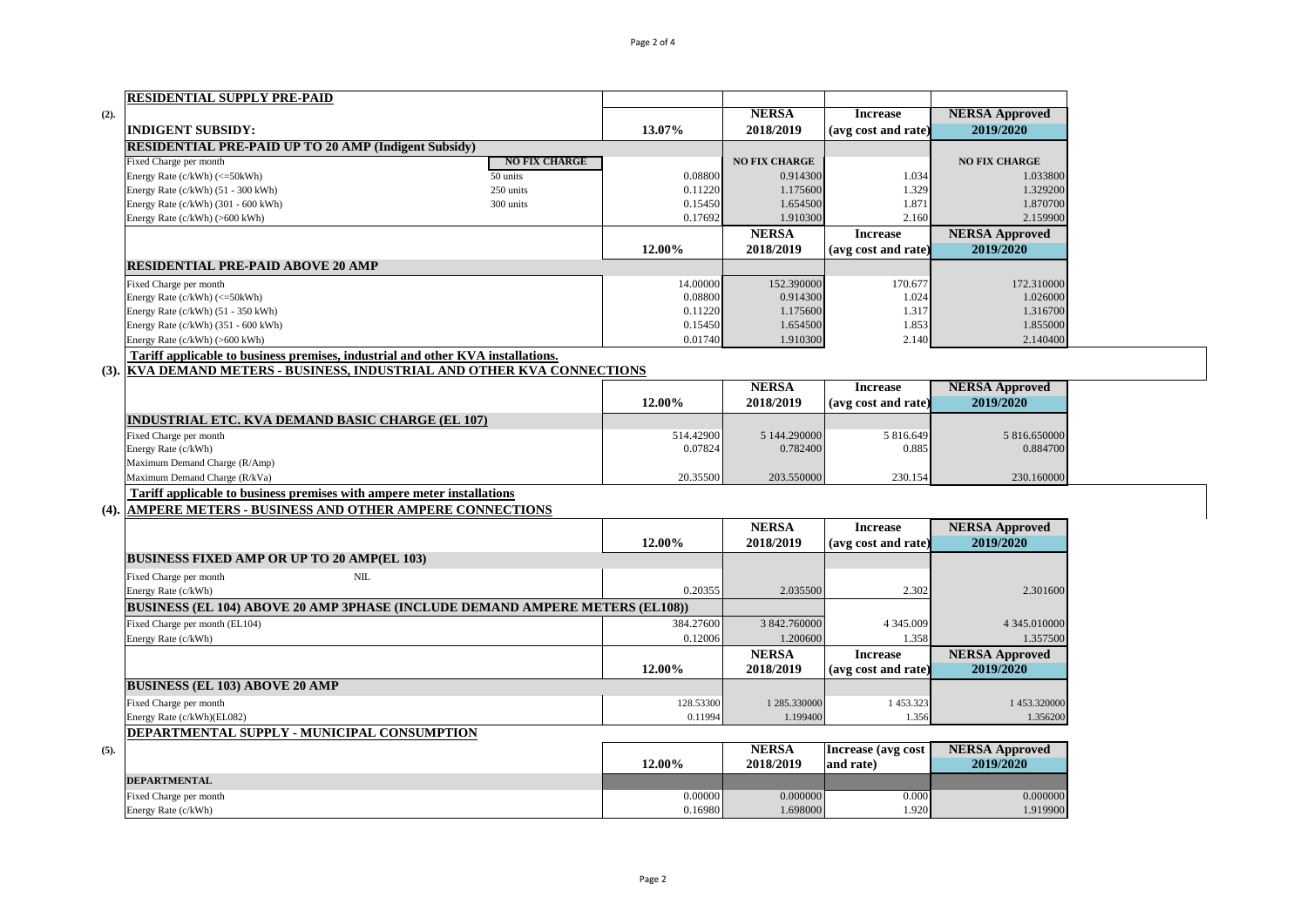Page 3 of 4

|      | <b>OTHER CHARGES - ELECTRICITY</b>                                        | 2018/2019             | 2019/2020   |
|------|---------------------------------------------------------------------------|-----------------------|-------------|
| (6). | Connection fees - New agreements                                          | R 148.00              | R 163.00    |
|      | Re-connection for default payment (RECONN)                                | R 457.00              | R 503.00    |
|      | <b>RESIDENTIAL - Tampering</b>                                            |                       |             |
|      | Re-connection for level 1 cut-off on illegal use of electricity (SU0844)  | R <sub>4</sub> 996.00 | R 5 496.00  |
|      | Re-connection for level 2 cut-off on illegal use of electricit (SU0844)   | R 9 988.00            | R 10 987.00 |
|      | Re-connection for level 3 cut-off on illegal use of electricity(SU0844)   | R 14 980.00           | R 16 478.00 |
|      | Whistle blowing                                                           | R 502.00              | R 553.00    |
|      | <b>BUSINESS - Tampering</b>                                               |                       |             |
|      | Re-connection for level 1 cut-off on illegal use of electricity (SU0844)  | R 9 988.00            | R 10 987.00 |
|      | Re-connection for level 2 cut-off on illegal use of electricity (SU0844   | R 19 973.00           | R 21 971.00 |
|      | Re-connection for level 3 cut-off on illegal use of electricity (SU0844)  | R 29 958.00           | R 32 954.00 |
|      | Whistle blowing                                                           | R 1 001.00            | R 1 102.00  |
|      | Cut-off notices issued to default consumers (FINAL)                       | R 107.00              | R 118.00    |
|      | Special readings                                                          | R 229.00              | R 252.00    |
|      | Final readings (FREAD)                                                    | R 229.00              | R 252.00    |
|      | Pre-Piad Meter installation at existing residential connections (SU 0825) | R 2 154.00            | R 2 370.00  |
|      | Testing of electricity meters - Single phase                              | R 336.00              | R 370.00    |
|      | Testing of electricity meters - 3 phase                                   | R 229.00              | R 252.00    |
|      | Call-out: Office hours                                                    | R 229.00              | R 252.00    |
|      | Call-out: After hours                                                     | R 457.00              | R 503.00    |
|      |                                                                           |                       |             |

| Connection fees for new connections: (Fixed charge) | 2018/2019   | 2019/2020   |
|-----------------------------------------------------|-------------|-------------|
| Single phase meter supply (exclude cost of meter)   | R 13 815.00 | R 15 197.00 |
| Three phase meter supply (exclude cost of meter)    | R 15 116.00 | R 16 628.00 |
|                                                     |             |             |
| <b>KVA</b> Contribution                             |             |             |
| Low voltage KVA per KVA                             | R 539.00    | R 593.00    |
| High voltage KVA per KVA                            | R 257.00    | R 283.00    |

## **Deposits: ELECTRICITY ONLY (DEEL):**

| <b>Business</b> |           |           | 2018/2019   | 2019/2020   |
|-----------------|-----------|-----------|-------------|-------------|
| Up to           | $20$ Amp  |           | R 4 260.00  | R 4 686.00  |
| Up to           | 40 Amp    |           | R 7 295.00  | R 8 025.00  |
| Up to           | 60 Amp    |           | R 10 942.00 | R 12 037.00 |
| Up to           | $120$ Amp | (3 Phase) | R 22 961.00 | R 25 258,00 |
| $Up$ to         | $240$ Amp | (3 Phase) | R 31 612.00 | R 34 774.00 |
| Demand Meter    |           |           | R 31 612.00 | R 34 774.00 |
| <b>KVA</b>      |           |           | R 39 398.00 | R 43 338.00 |